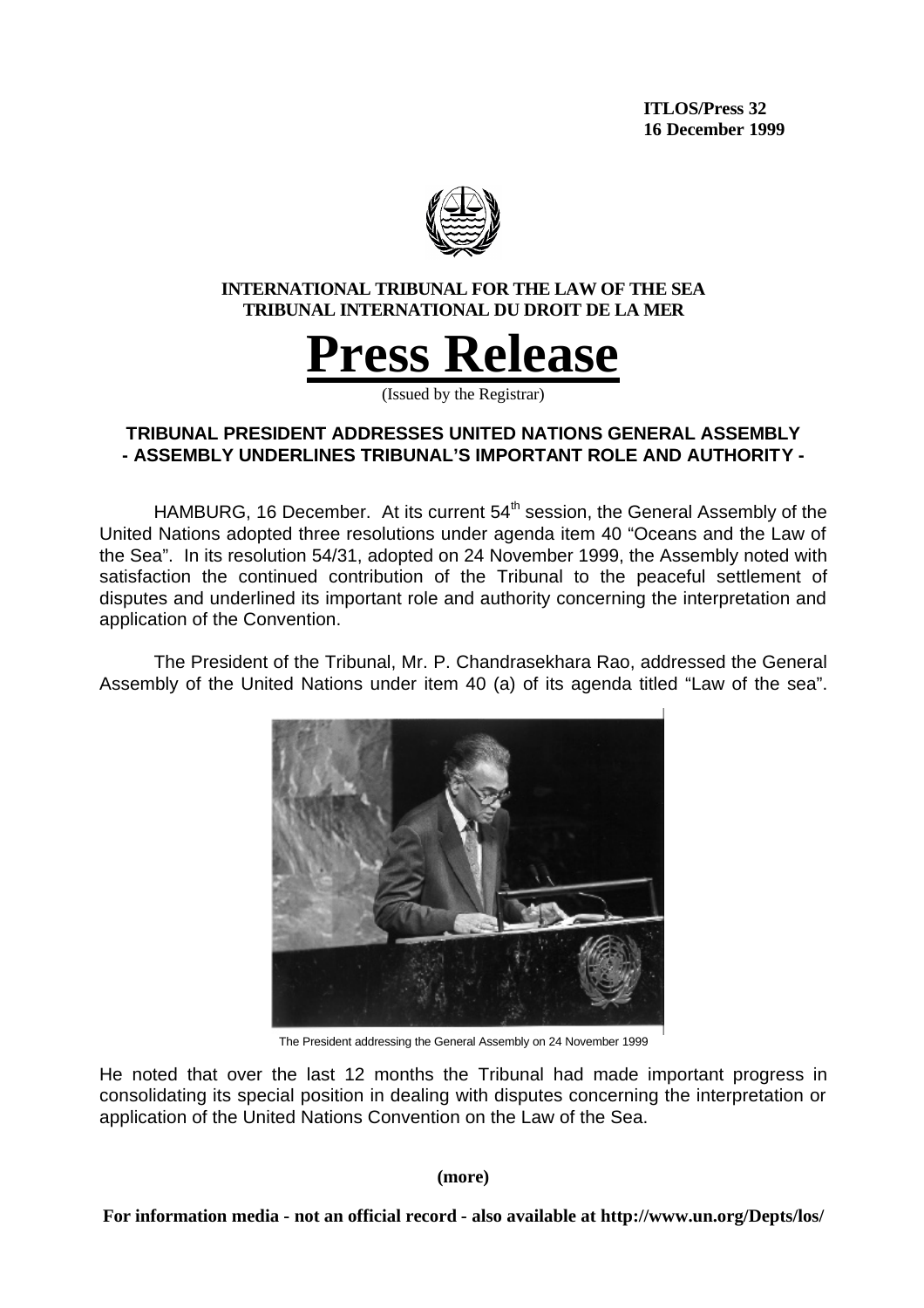He also said that "the Tribunal, composed as it is of persons of 'recognized competence in the field of the law of the sea', is accorded by the Convention a preeminent position in the matter of settlement of law of the sea disputes." In this regard he pointed to the compulsory jurisdiction of the Tribunal to deal with certain categories of disputes and the access to the Tribunal by entities other than States. He observed that the "Tribunal is a world court that is designed by the United Nations Convention to play a central role in the resolution of the law of the sea disputes."

The President observed that the court in its short period of existence of only three years, "has been able to prepare efficient, cost-effective and user-friendly rules, guidelines and procedures for promoting settlement of disputes without unnecessary delay or expense." He said that he hoped that States and other entities would continue to make full use of the Tribunal for achieving rapid settlement of law of the sea disputes and ensuring uniform and consistent application of the Law of the Sea Convention.

The President assured the Assembly that "it shall be the constant endeavour of the Tribunal to promote the rule of law in matters relating to oceans".

# **General Assembly Resolution 54/31, operative paragraph 7**

*The General Assembly,*  . . .

7. "*Notes with satisfaction* the continued contribution of the International Tribunal for the Law of the Sea ("the Tribunal") to the peaceful settlement of disputes in accordance with Part XV of the Convention, and underlines its important role and authority concerning the interpretation or application of the Convention and the Agreement [on Part XI of the Convention];

The President emphasized that the early entry into force of the Agreement on the Privileges and Immunities of the Tribunal would greatly facilitate the work of the Tribunal. The Agreement requires ten instruments of ratification or accession to enter into force. He also drew attention to the possibility that States may apply it provisionally for two years.

He expressed concern about the financial situation of the Tribunal. He joined the appeal made in the resolution for payment of assessed contributions to the budget of the Tribunal in full and on time, to ensure that the Tribunal is able to carry out its functions as provided for in the Convention.

The President expressed his appreciation for the continuing support provided to the Tribunal by the Secretary-General of the United Nations, Mr. Kofi Annan, the Legal Counsel and the divisions of the Office of Legal Affairs. He also thanked the authorities of the host Country and the Senate of the Free and Hanseatic City of Hamburg, the host

#### **(more)**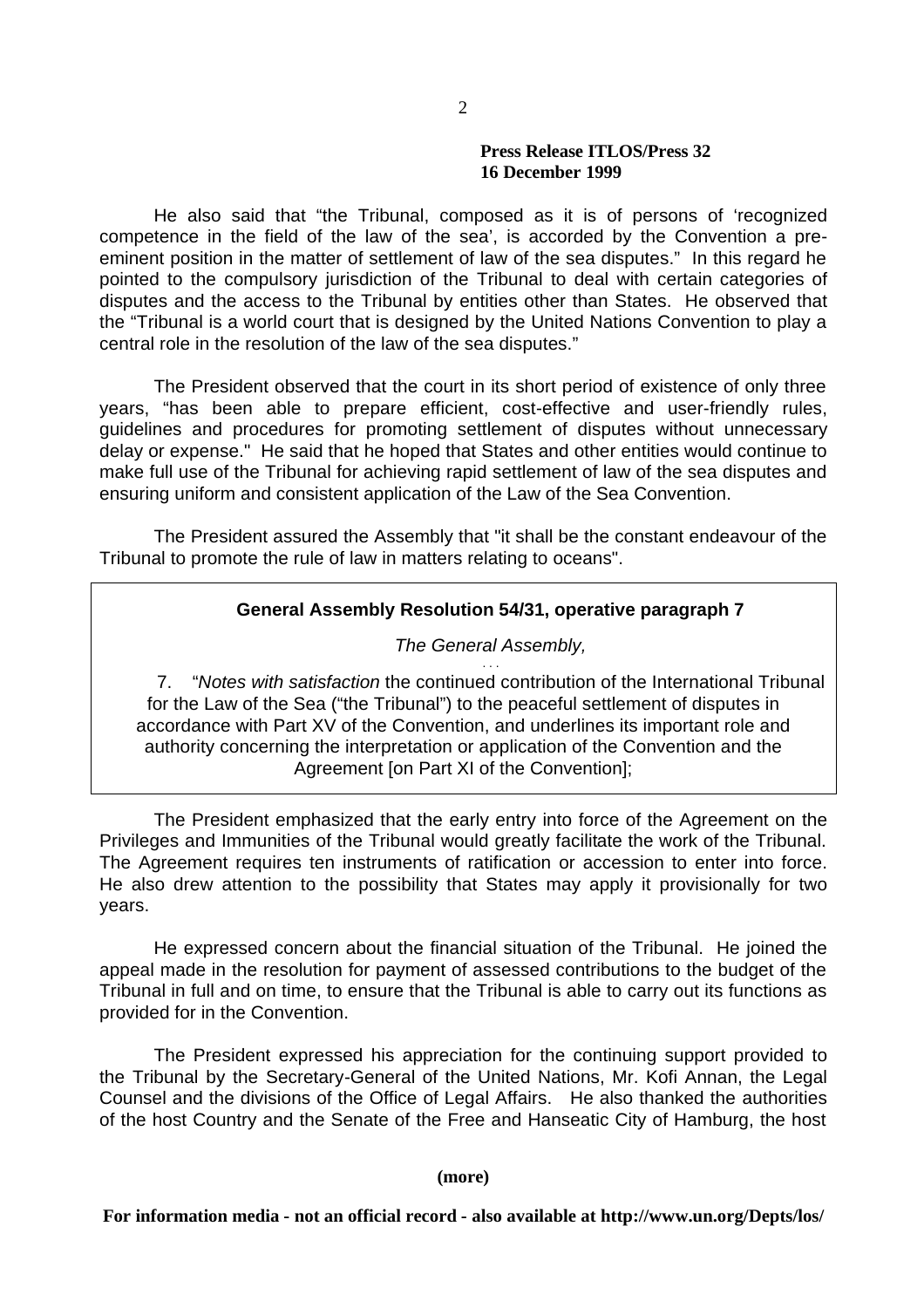City, for the temporary facilities and the cooperation extended to the Tribunal in support of its work.

The President also informed the Assembly of the impending move of the Tribunal to its permanent premises and the planning for the ceremonial opening of the building. The move to its permanent premises in Nienstedten, a suburb of Hamburg, is expected to take place in the first half of the millennium year 2000.

The full text of the statement by the President of the Tribunal is available on the United Nations website at: http://www.un.org/Depts/los/ and may also be obtained from the Registry of the Tribunal.

# **Resolutions under the item "Oceans and the law of the sea"**

Resolution 54/31 on Oceans and the law of the sea was adopted under item 40(a) of the Agenda of the General Assembly. It was adopted by 129 votes to 1 with 4 abstentions. In the context of the Tribunal, it records the achievements of the Tribunal; calls upon States to ratify or accede to the Agreement on the Privileges and Immunities of the Tribunal; and encourages States to consider making a declaration choosing a forum for the settlement of disputes that may arise under the Convention, e.g. the acceptance of the jurisdiction of the Tribunal.

Two other resolutions were adopted under agenda item 40. Resolution 54/32 is titled the Agreement for the Implementation of the Provisions of the United Nations Convention on the Law of the Sea of 10 December 1982 relating to the Conservation and Management of Straddling Fish Stocks and Highly Migratory Fish Stocks. It *inter alia* expresses concern over illegal, unregulated and unreported fishing, which threatens serious depletion of populations of certain fish species. It urges States and entities to collaborate in efforts to address these types of fishing activities.

Resolution 54/33 is on the Results of the review by the Commission on Sustainable Development of the sectoral theme of "oceans and seas": international coordination and cooperation. Under that resolution, the General Assembly decided to establish an openended informal consultative process to consider developments in ocean affairs. The working group is to consider the Secretary-General's report on "Oceans and the law of the sea" and identify where coordination and cooperation at intergovernmental and interagency levels should be enhanced.

# **Statements under the item "Oceans and the law of the sea"**

The representative of Finland introduced the draft resolution on "Oceans and the law of the sea" as its coordinator. Speaking on behalf of the European Union, she observed that the Tribunal "is now fully functioning and has already delivered major

**(more)**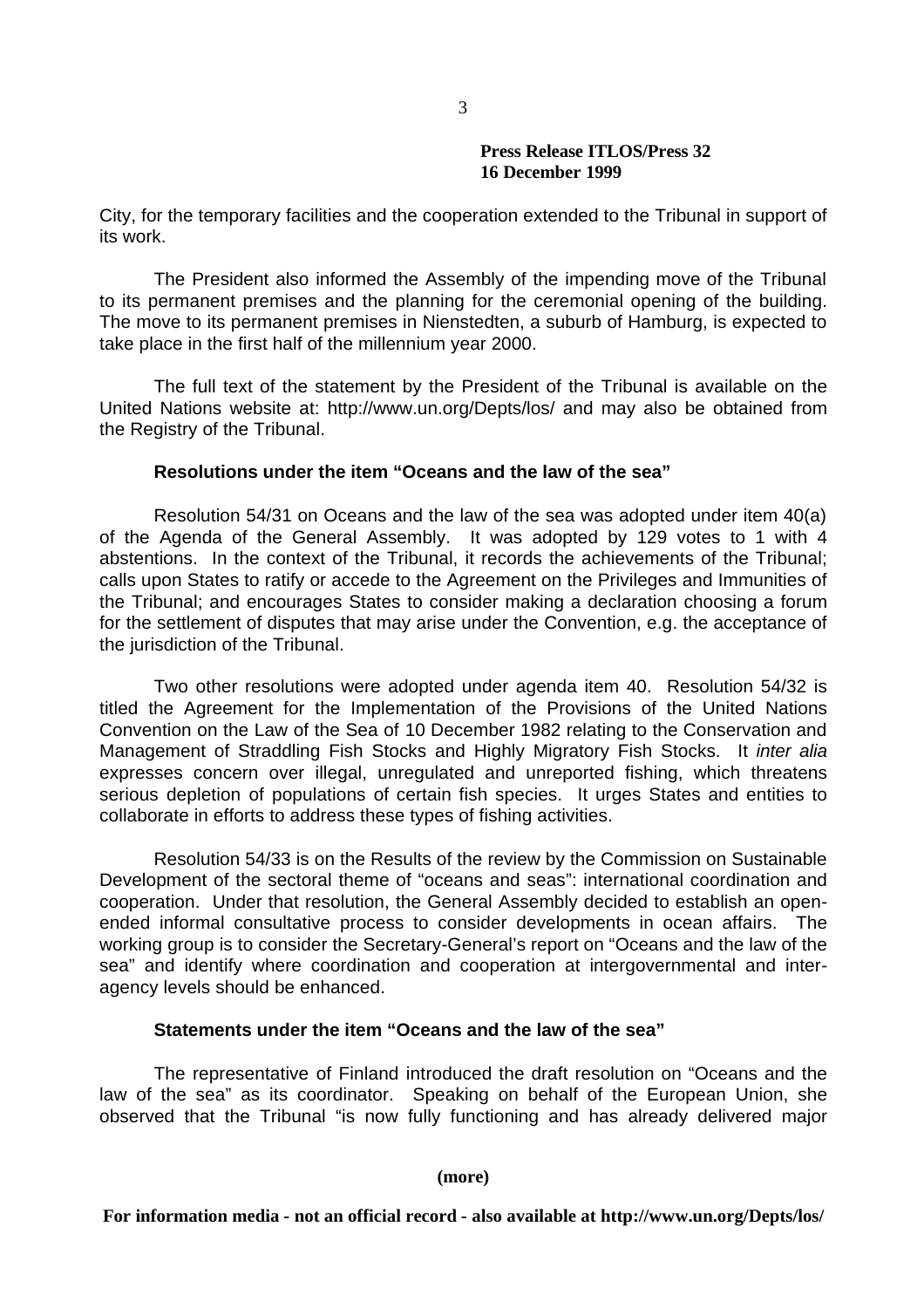decisions in four cases. The Tribunal has an important role in the dispute settlement mechanism established by the Law of the Sea Convention." This view was shared by the Republic of Korea, which acknowledged "with satisfaction that the International Tribunal for the Law of the Sea, now fully operational, has demonstrated professional expertise and efficiency in dealing with the cases brought to the Tribunal."

Ukraine attached "great importance to the work of the international judicial institutions, in particular the International Tribunal for the Law of the Sea" and stated that it "considers the judgement rendered by the Tribunal on 1 July in the case of M/V 'Saiga', its first judgement on the merits, as an important occasion in the implementation and promotion of international maritime law. The International maritime community needs [to] be assured that ships are secure from unlawful arrests and other arbitrary practices, which are unacceptable obstacles to free merchant shipping. In this context the Tribunal serves as a very useful mechanism in restoring the rights of injured parties."

India noted the many important issues, such as the conservation of highly migratory fish species, the freedom of navigation and other internationally lawful uses of the seas, the enforcement of customs laws, refuelling vessels at sea and the right of hot pursuit, with which the Tribunal has dealt. Croatia observed that the Tribunal "has contributed to the interpretation of the Convention's solutions concerning the rights of coastal States, the freedom of navigation and the protection of the living resources of the sea."

Australia, a party to a recent case before the Tribunal, said that the "case demonstrated the Tribunal's important role and authority in the interpretation and application of the Convention."

Australia also placed on record "how impressed Australia was with the expeditious and smooth manner in which the Tribunal was able to deal with and grant our application for provisional measures". The representative of Norway said that the Tribunal has through its judgements and deliberations on the M/V "Saiga" cases and the Southern Bluefin Tuna cases, shown its readiness to handle cases in a prompt and effective manner.

The representative of Slovakia, who was the President of the Ninth Meeting of States Parties to the United Nations Convention on the Law of the Sea held in May 1999, reported on the achievements of the Meeting, which included the triennial election of Judges, adoption of the budget of the Tribunal, and approval of a pension scheme for the Judges.

#### **Meetings with dignitaries**

#### **(more)**